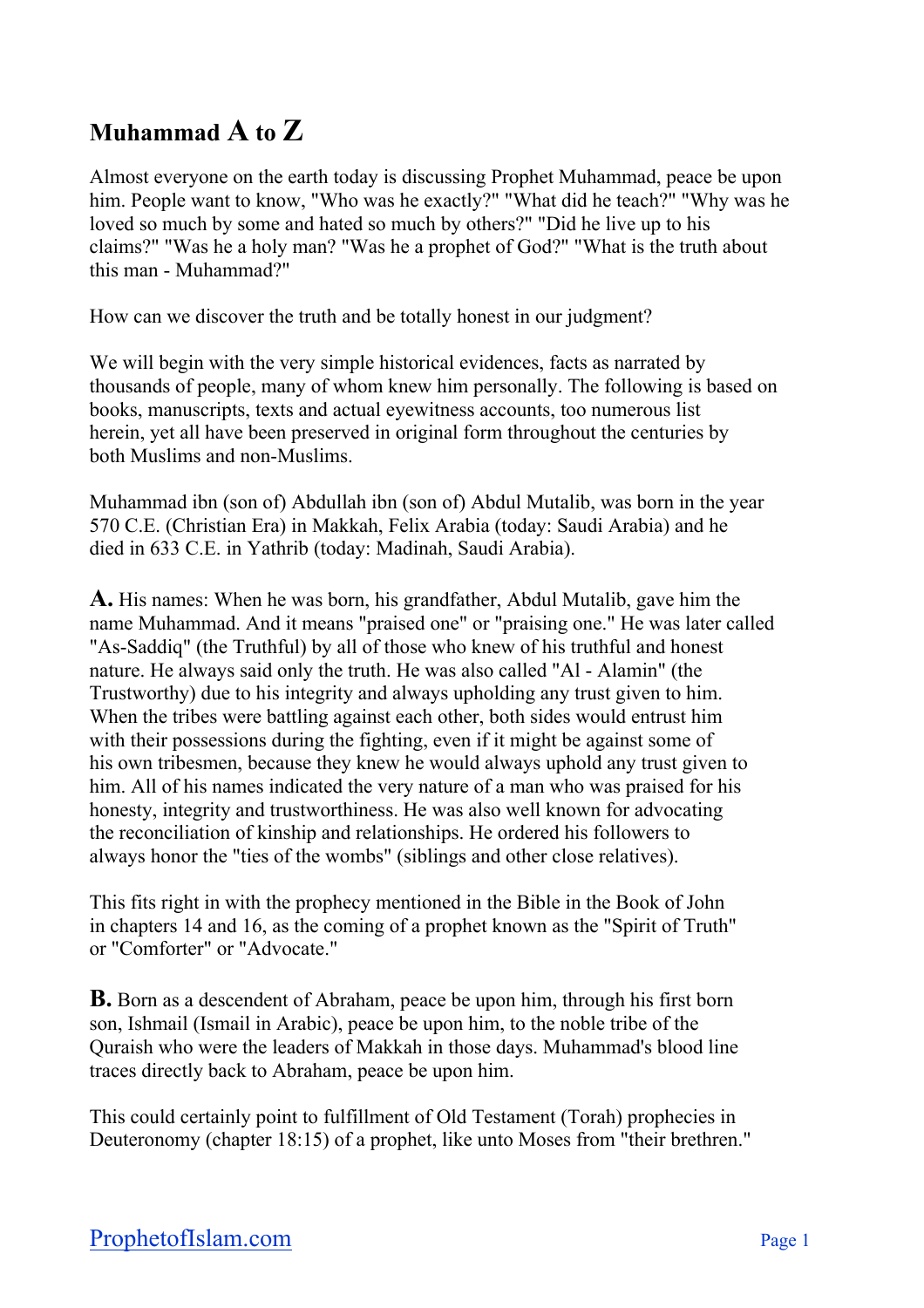**C.** He insisted on keeping the Commandments of Almighty God, just as his great grandfathers and prophets of old had done in the past (peace be upon them). Here is a statement from Muhammad, peace be upon him, while the Quran was being revealed to him by the angel Gabriel;

"Come, I will recite what your Lord has prohibited you from: Join not anything in worship with Him; be good and dutiful to your PARENTS; do not kill your children because of poverty - (Allah) provide sustenance for you and for them; do not come near to Al-Fawahish (shameful sins, illegal sexual intercourse, etc.) whether committed openly or secretly, and kill not anyone whom Allah has forbidden, except for a just cause. This He has commanded you that you may understand."

[Holy Quran 6:151]

**D.** Muhammad, peace be upon him, lived in total commitment to the belief that God (Allah in Arabic) was truly One God, and as such, He was to be worshipped alone, without any other "gods" beside Him. This is the very first commandment in the Old Testament (Exodus chapter 20 and Deuteronomy, chapter 5) and in the New Testament as well (Mark, chapter 12, verse 29).

**E.** Muhammad, peace be upon him, ordered his followers to obey Allah Almighty, following the true Commandments as were revealed to him by the angel Gabriel from Almighty Allah. Read below, one of many similar statements from the Quran:

Surely, Allah Commands absolute justice and steadfast commitment to performing your duties to Almighty Allah, in total sincerity and giving help to relatives: and He forbids evil, and disobedience and all that is prohibited by Allah (such as; illegal sexual acts, disobedience of PARENTS, polytheism, to tell lies, to give false witness, to kill a life without right, etc.), and (He Forbids) any evil (i.e. all that is prohibited by God's Law, such as: polytheism of every kind, disbelief and every kind of evil deeds, etc.), and all kinds of oppression, He admonishes you, that you may take heed. [Holy Ouran 16:90]

**F.** Muhammad, peace be upon him, never fell into the common practice of his tribesmen to worship statues, idols or man-made "gods." He forbid his followers to ever engage in worship outside of the One True God (Allah) of Adam, Abraham, Moses and all the prophets, peace be upon them all.

And the people of the Scripture Jews and Christians did not differed amongst themselves until after there came to them clear evidence.

And they were commanded only to worship Allah, and worship none but Him Alone (no gods beside God), and perform prayers and give charity: and that is the right religion.

[Holy Quran 98:4-5]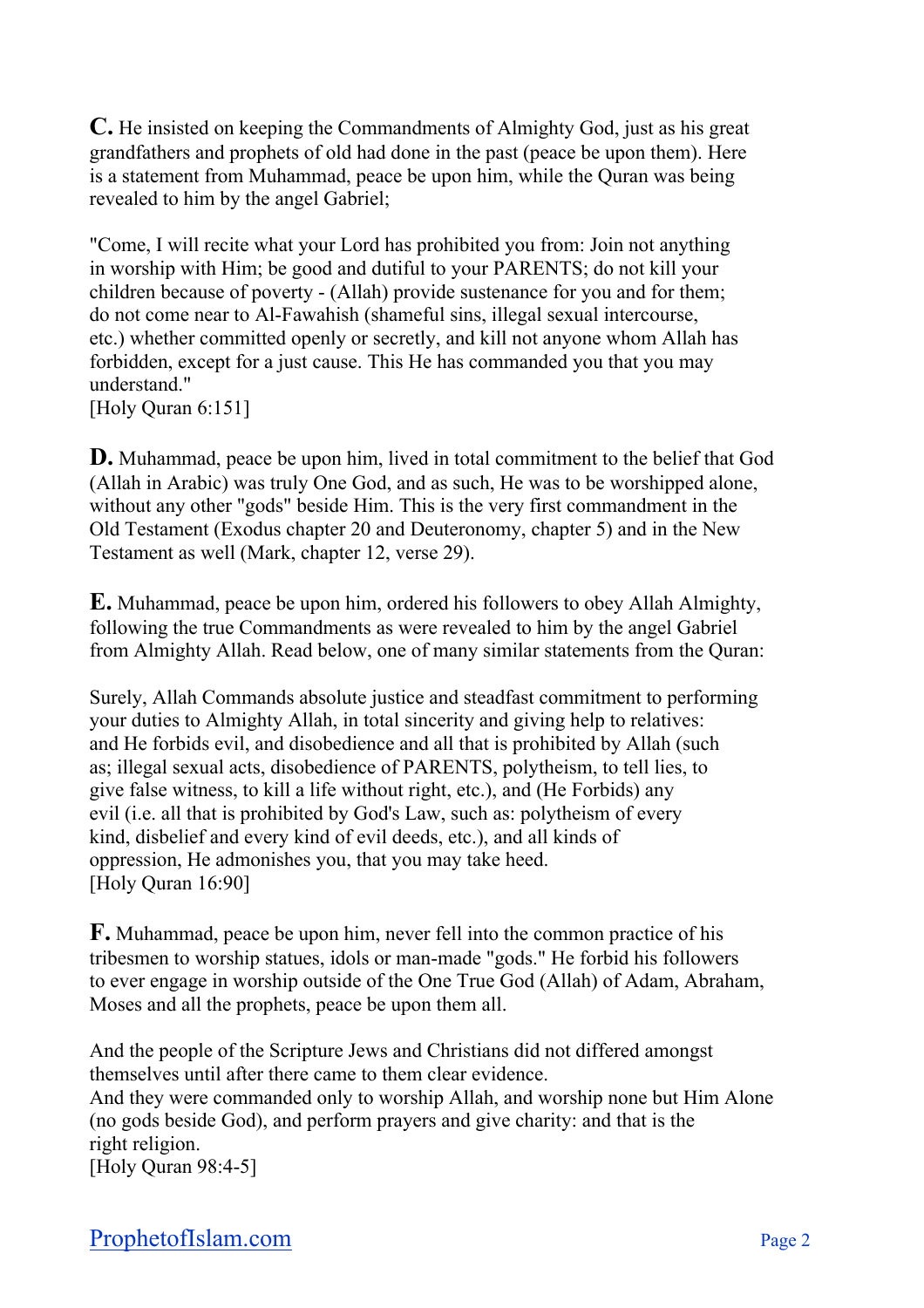He despised false worship to any man-made gods or images or anything in creation as a god. He hated all of the complexities and degradation to which it leads.

This is in direct obedience to the second commandment in the above mentioned verses, "Thou shalt not make any graven images."

**G.** Muhammad, peace be upon him, always held the Name of God (Allah) in the highest of reverence and never took God's Name in vain or for any vainglorious purpose.

He forbid his followers for ever doing anything like this and encouraged them to use names such as "Servant of Almighty God" (Abdullah).

**H.** Muhammad, peace be upon him, upheld the proper worship and ceremonies of his grandfathers, Abraham and Ishmail, peace be upon them. Here is something from the second chapter of the Quran. Read closely;

"Recall when Abraham's Lord (Allah) tested him with Commands, that he fulfilled. Allah said, "Surely, I am going to make you a leader (prophet) of mankind. (Abraham said) "And my offspring, too." (Allah) said, "My Covenant (prophethood, etc.) does not include wrong-doers (thalimun).

"And recall when (Allah) made the House (ka'bah in Bakkah, which later was called "Makkah") a place of resort for mankind and a place of safety. And it is your place of prayer, and (Allah) commanded Abraham and Ishmail to purify (God's House at Makkah) for those who are circling it, or staying there or bowing or prostrating themselves (there, in worship).

"And when Abraham said, 'My Lord, make this city (Makkah) a place of security and provide its people with fruits, for them that believe in Allah Almighty and the Last Day.' (Allah) answered, "As for him who doesn't believe, I shall leave him in contentment for a while, then I shall compel him t the torment of the Fire, and worst indeed is that destination!"

"And when Abraham and Ishmail were raising the foundations of the Sacred House (Ka'bah in Makkah), saying, 'Our Lord! Accept from us. Certainly! You are the All-Hearer, the All-Knower.'"

"Our Lord! And make us submissive unto You and of our offspring a nation submissive unto You, and show us our Manasik (all the ceremonies of pilgrimage - Hajj and 'Umrah, etc.), and accept our repentance. Truly, You are the One Who accepts repentance, the Most Merciful.

"Our Lord! Send amongst them a Messenger of their own (and indeed Allah answered by sending Muhammad Peace be upon him ), who shall recite unto them Your Verses and instruct them in the Book (this Qur'an) and full knowledge of (Allah's) Laws and jurisprudence, and sanctify them. Verily! You are the All-Mighty, the All-Wise."

And who turns away from the religion of Abraham (Monotheism) except him who fools himself? Truly, (Allah) chose him in this world and verily, in the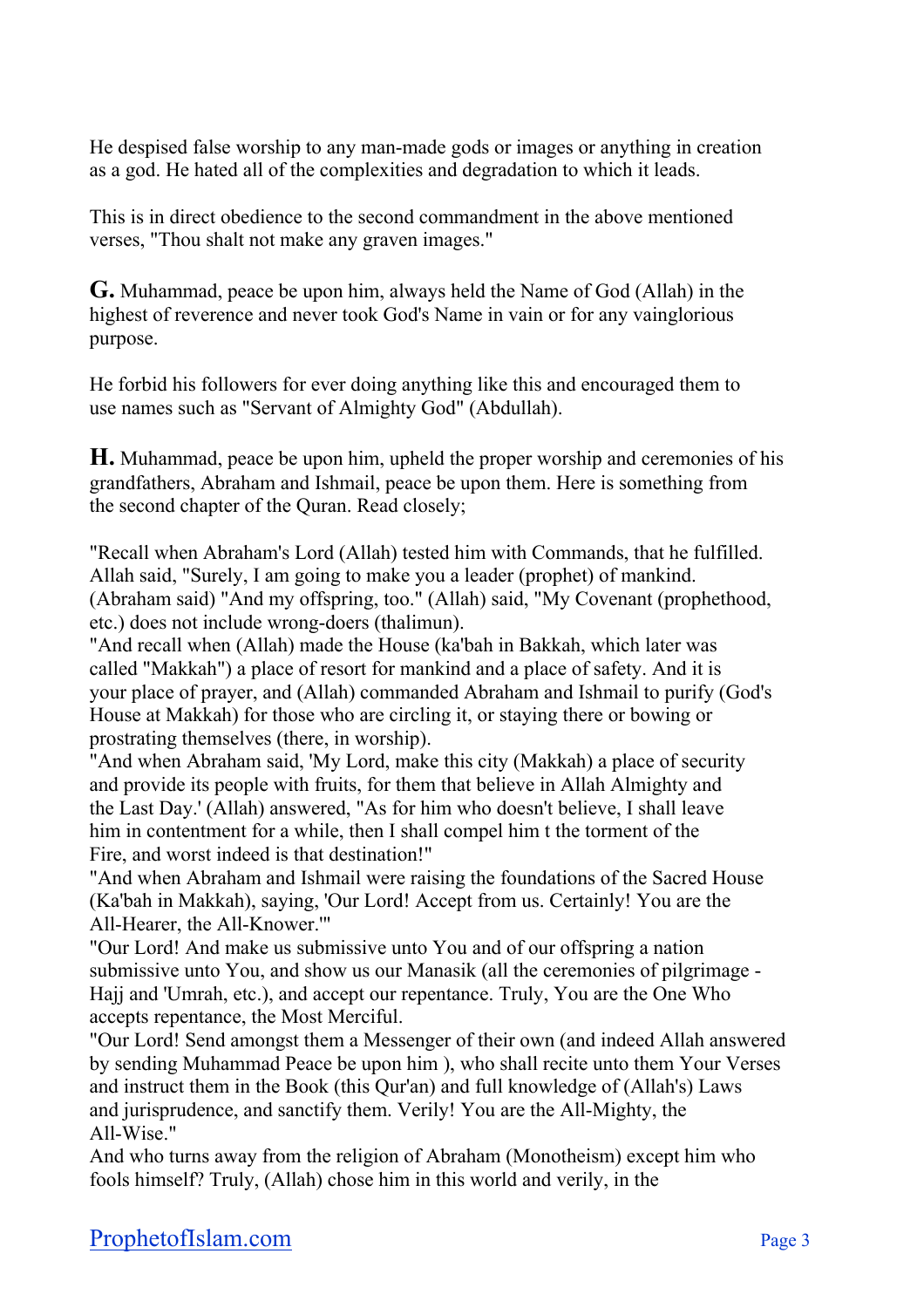Hereafter he will be among the righteous.

When his Lord said to him, "Submit ("Islam" means "submission")!" He said, "I have submitted myself ("Muslim" means "one who submits") to the Lord of all that exists."

And this (submission to Allah) was ordered by Abraham upon his sons and by Jacob; saying, "O my sons! Allah has chosen for you the (true) religion; then die not except in the Faith of Submission (like those in true submission to God's Will)."

[Holy Quran 2:124-132]

**I.** Muhammad, peace be upon him, performed these same ceremonies in worship to what we find the prophets doing before him, bowing to toward the ground and prostrating (falling on the face) while praying and worshipping. He would face Jerusalem for his devotionals and commanded his followers to do the same (until Allah sent down the angel Gabriel with revelation to change the direction (qibal) mentioned in Quran).

**J.** Muhammad, peace be upon him, advocated rights for all members of the family and especially ties to the parents, both mother and father, also rights for infant girls, orphaned girls and certainly for wives, as well.

It is known from the Quran, Muhammad, peace be upon him, ordered his followers to be kind and respectful to their parents. They were told not to even say, "Ooh" to them while caring for them in their old age. Read from the Quran:

And your Lord has decreed that you worship none but Him. And that you be dutiful to your parents. If one of them or both of them attain old age in your life, say not to them a word of disrespect, nor shout at them but address them in terms of honor. [Holy Quran 17:23]

**K.** Muhammad, peace be upon him, was the defender of the orphans and even the newborn children. He ordered the care of orphans and feeding of the poor as the means to enter Paradise and if anyone held back the rights of those who were destitute, they could forget about ever seeing Paradise. He also forbid the killing of new born girls, as was a custom of ignorance according to primitive Arab traditions. This is referred to in the Quran; when, on the Day of Judgment those who practiced the evil deed of terminating the life of their own infant daughters, will have it exposed, the Quran says:

"And when the female (infant) buried alive (as the pagan Arabs used to do) is going to be asked; about what sin could she (as an infant) have possibly committed." [Holy Quran 81:8]

Those who spend their wealth (in Allah's Cause) by night and day, in secret and in public, they shall have their reward with their Lord. On them shall be no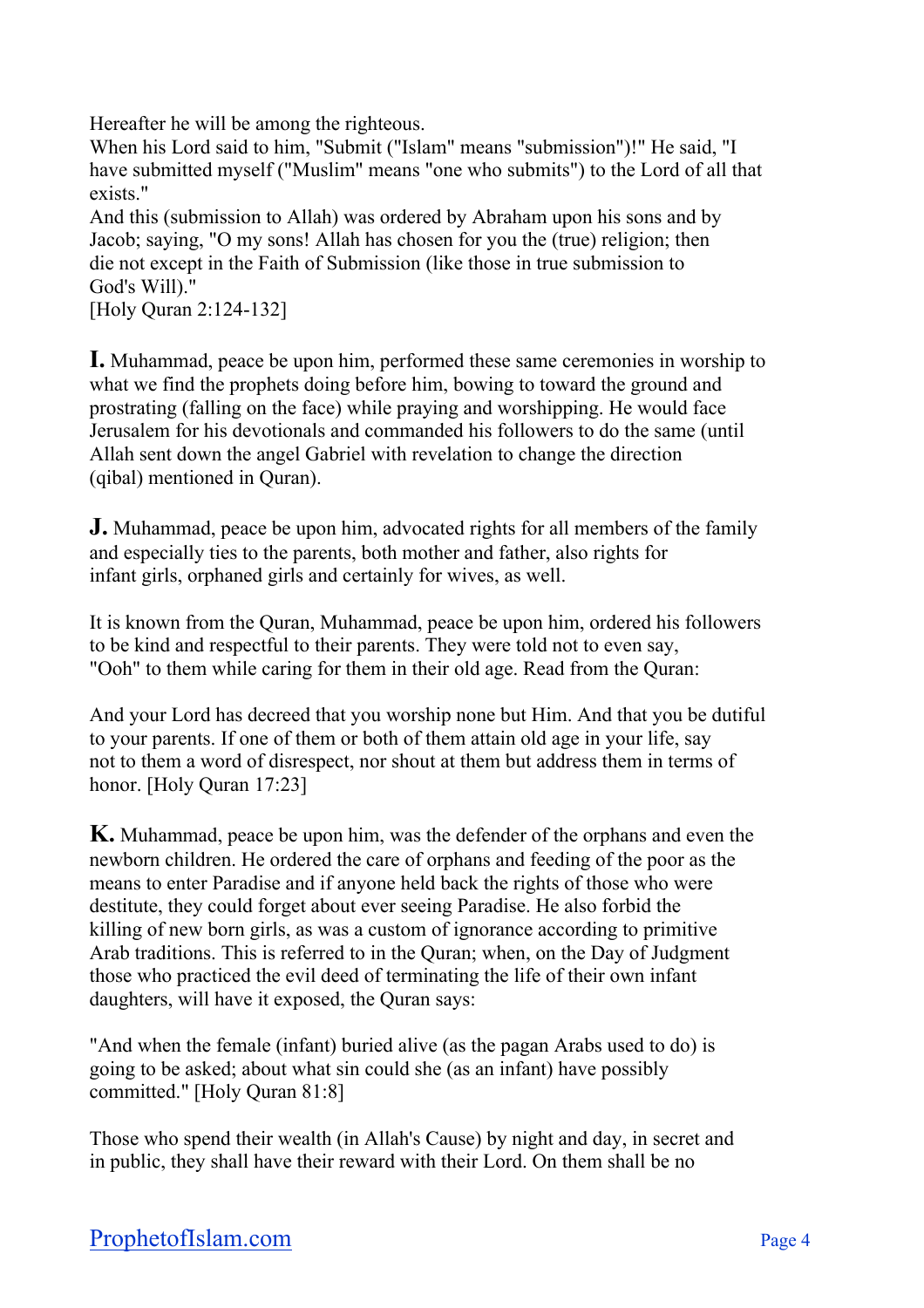fear, nor shall they grieve. [Holy Quran 2:274]

**L.** Muhammad, peace be upon him, ordered men not to "inherit women against their will," and not to marry them accept by mutual consent and never to touch their wealth or inheritance in order to improve their own financial conditions.

O you who believe! You are forbidden to inherit women against their will, and you should not treat them with harshness, that you may take away part of the Mahr you have given them, unless they commit open illegal sexual intercourse. And live with them honorably. If you dislike them, it may be that you dislike a thing and Allah brings through it a great deal of good. [Holy Quran 4:19]

We also notice from this verse, He forbid the common practice of wife-beating and abuse, (his own wife said he never once hit her).

He never once engaged in sex outside of marriage, nor did he ever approve of it, even though it was very common at the time. His only relationships with women were in legitimate, contractual marriages with proper witnesses according to law. His relationship to Ayesha was only that of marriage. He did not marry her the first time her father offered her hand to him in marriage. He married her only after she reached the age of puberty and could decide for herself. Their relationship is described in every detail by Ayesha herself in the most loving and respectful manner as a match truly made in heaven. Ayesha is considered as one of the highest scholars of Islam and lived out her entire life only having been married to Muhammad, peace be upon him. She never desired any other man, nor did she ever utter a single negative statement against Muhammad, peace be upon him.

**M.** Muhammad, peace be upon him, ordered men to "provide and protect" women, whether it was their own mother, sister, wife or daughter or even those of others, whether they were Muslims or not.

"Men are the protectors and maintainers of women, because Allah has made one of them to excel the other, and because they spend (to support the women) from their means. Therefore the righteous women are devoutly obedient (to Allah and to their husbands), and guard in the husband's absence what Allah orders them to guard (e.g. their chastity, their husband's property, etc.).

As to those women on whose part you see ill-conduct, admonish them, refuse to share their beds, startle them (set forth a clear example or parable for them, to make clear the point of what is going on before divorcing them) so if they return to proper obedience (to Allah and their husbands), do not annoy them any further. Surely, Allah is Ever Most High, Most Great." [Holy Quran 4:34]

**N.** Muhammad, peace be upon him, prohibited killing of children for fear of poverty and also forbade killing any innocent people.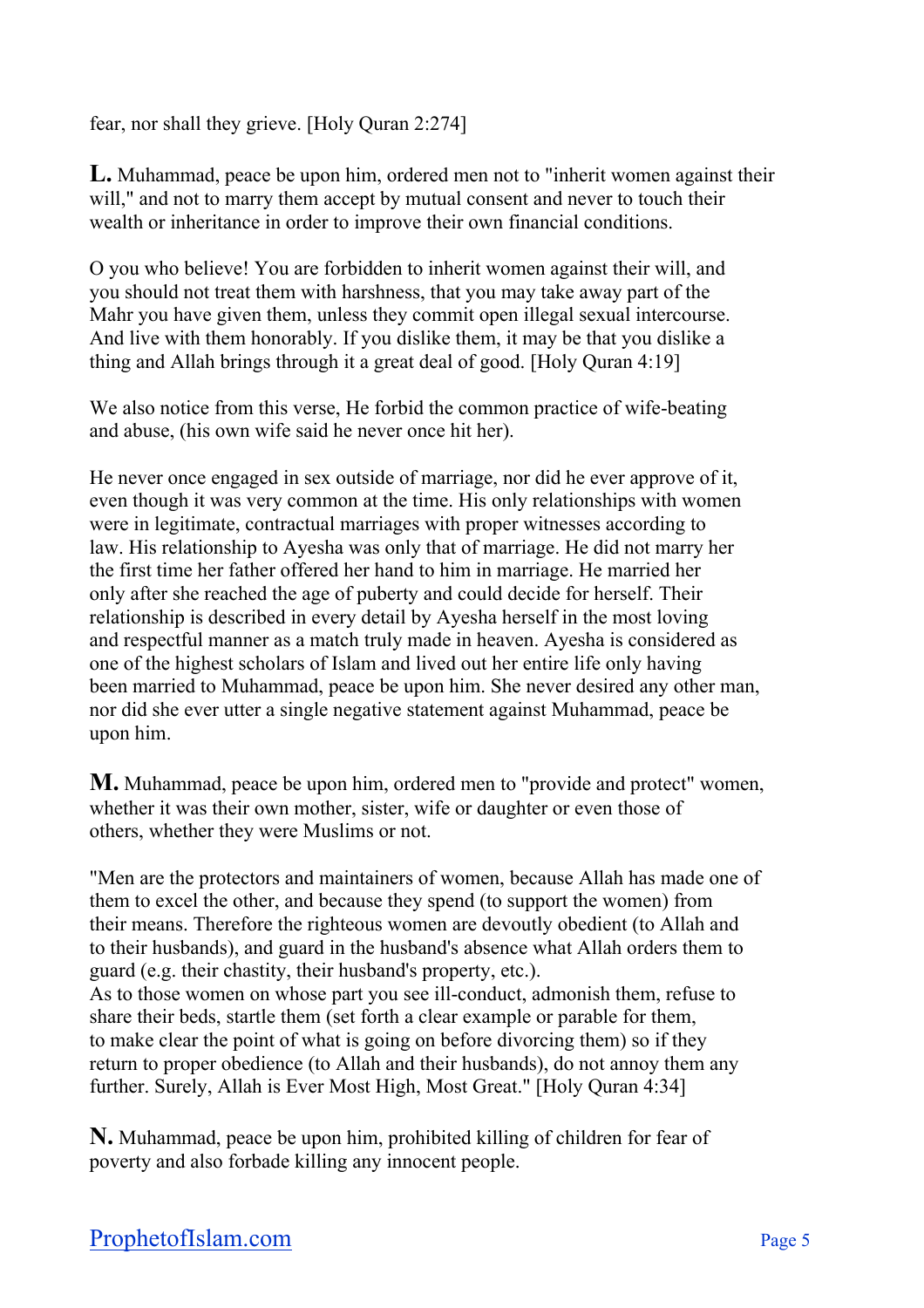Say (O Muhammad SAW): "Come, I will recite what your Lord has prohibited you from: Join not anything in worship with Him; be good and dutiful to your parents; kill not your children because of poverty - We provide sustenance for you and for them; come not near to Al-Fawahish (shameful sins, illegal sexual intercourse, etc.) whether committed openly or secretly, and kill not anyone whom Allah has forbidden, except for a just cause (according to Law). This He has commanded you that you may understand. [Holy Quran 6:151]

**O.** Muhammad, peace be upon him, never committed adultery, and he required his followers to engage only in lawful marriage relationships with women, and forbid sex outside of Almighty God's Ordinance.

Satan (the devil) threatens you with poverty and orders you to commit Fahsha (evil deeds, illegal sexual intercourse, sins etc.); whereas Allah promises you Forgiveness from Himself and Bounty, and Allah is All-Sufficient for His creatures' needs, All-Knower. [Holy Quran 2:268]

Say (O Muhammad SAW): "(But) the things that my Lord has indeed forbidden are Al-Fawahish (great evil sins, every kind of unlawful sexual intercourse, etc.) whether committed openly or secretly, sins (of all kinds), unrighteous oppression, joining partners (in worship) with Allah for which He has given no authority, and saying things about Allah of which you have no knowledge." [Holy Quran 7:33]

And come not near to the unlawful sexual intercourse. Verily, it is a Fahishah [i.e. anything that transgresses its limits (a great sin)], and an evil way (that leads one to Hell unless Allah forgives him). [Holy Quran 17:32]

The adulterer marries not but an adulteress or a Mushrikah and the adulteress none marries her except an adulterer or a Muskrik [and that means that the man who agrees to marry (have a sexual relation with) a Mushrikah (female polytheist, pagan or idolatress) or a prostitute, then surely he is either an adulterer, or a Mushrik (polytheist, pagan or idolater, etc.) And the woman who agrees to marry (have a sexual relation with) a Mushrik (polytheist, pagan or idolater) or an adulterer, then she is either a prostitute or a Mushrikah (female polytheist, pagan, or idolatress, etc.)]. Such a thing is forbidden to the believers (of Islamic Monotheism). [Holy Quran 24:3]

Verily, those who like that (the crime of) illegal sexual intercourse should be propagated among those who believe, they will have a painful torment in this world and in the Hereafter. And Allah knows and you know not. [Holy Quran 24:19]

O Prophet! When believing women come to you to give you the pledge, that they

## ProphetofIslam.com Page 6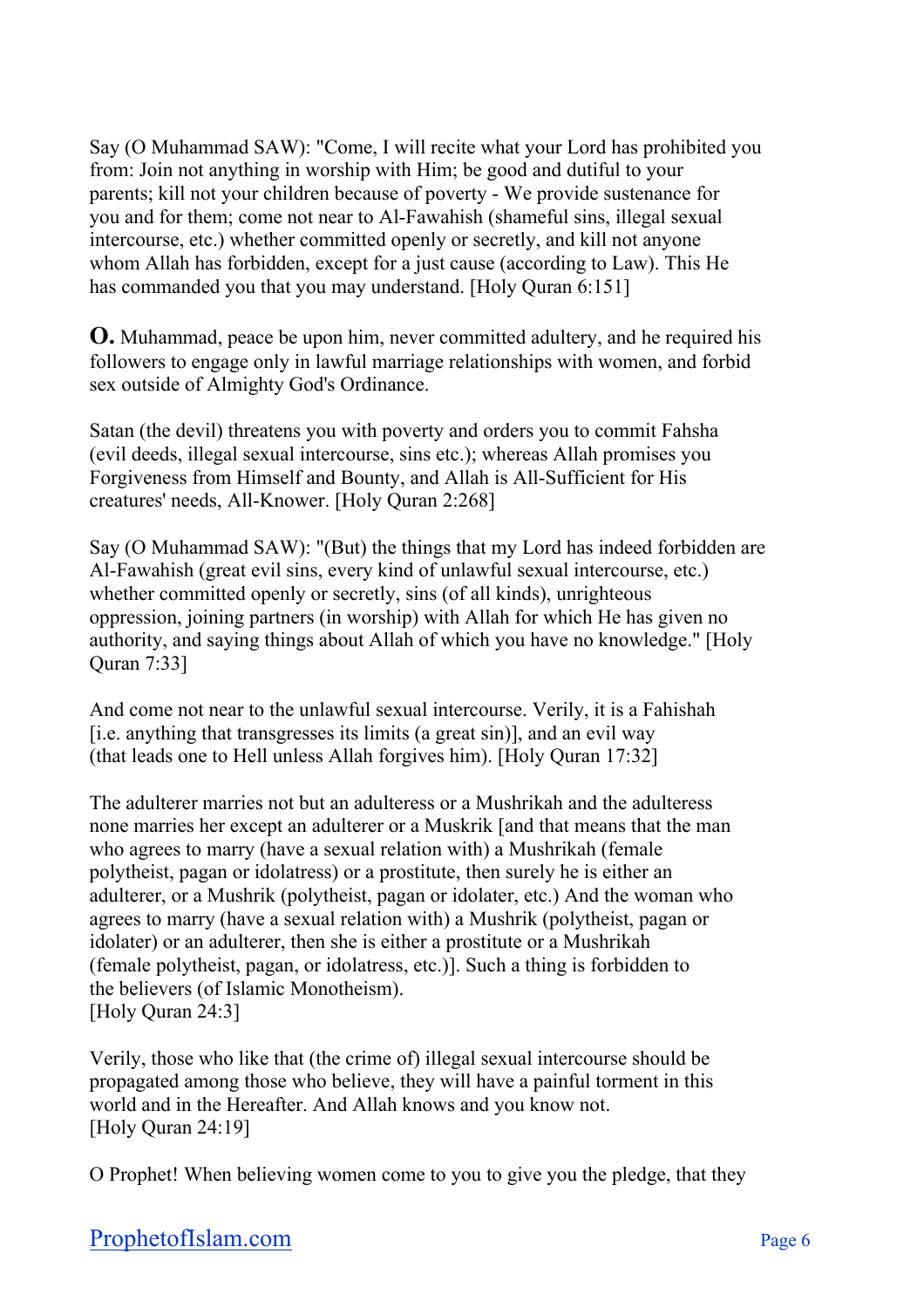will not associate anything in worship with Allah, that they will not steal, that they will not commit illegal sexual intercourse, that they will not kill their children, that they will not utter slander, intentionally forging falsehood (i.e. by making illegal children belonging to their husbands), and that they will not disobey you in any Ma'ruf (Islamic Monotheism and all that which Islam ordains) then accept their Bai'a (pledge), and ask Allah to forgive them, Verily, Allah is Oft-Forgiving, Most Merciful. [Holy Quran 60:12]

People committed fornication and adultery in most places around the word in Muhammad's time, yet he never once did so, and he forbade all of his followers from this evil practice.

**P.** Muhammad, peace be upon him, forbade usury and interest on money lending, as Jesus, peace be upon him, had done centuries before him. It can be easily shown how usury eats away at wealth and destroys the economic systems throughout history. Yet, just as in the teachings of the prophets of old, Muhammad, peace be upon him, held that such practices were most evil and must be avoided in order to be at peace with the Creator (Allah).

Those who eat usury (deal in interest) will not stand (on the Day of Resurrection) except like the standing of a person beaten by Satan leading him to insanity. That is because they say: "Trading is only like usury," whereas Allah has permitted trading and forbidden usury. So whosoever receives an admonition from his Lord and stops eating usury shall not be punished for the past; his case is for Allah (to judge); but whoever returns to dealing in usury, such are the dwellers of the Fire - they will abide therein.

Allah will destroy Riba (usury) and will give increase for charity, alms, etc. And Allah likes not the disbelievers, sinners. Truly those who believe, and do deeds of righteousness, and perform Salat, and give Zakat, they will have their reward with their Lord. On them shall be no fear, nor shall they grieve.

O you who believe! Be afraid of Allah and give up what remains (due to you) from usury, if you are believers.

And if you do not do it, then take a notice of war from Allah and His Messenger but if you repent, you shall have your capital sums. Deal not unjustly, and you shall not be dealt with unjustly. [Holy Quran 2:275-279]

**Q.** Muhammad, peace be upon him, never gambled and did not allow it. Like usury, gambling takes away wealth but at an even faster pace.

"People ask you (Muhammad) about alcohol and gambling. Say, 'There is great sin in both of them and (some benefit) for humans, but the sin is greater than any benefit from them.' And they ask you what they should spend (for charity, etc.). Say, 'Whatever is above your basic needs.' So, Allah makes it clear to you His Laws in order for you to give thought." [Holy Quran 2:219]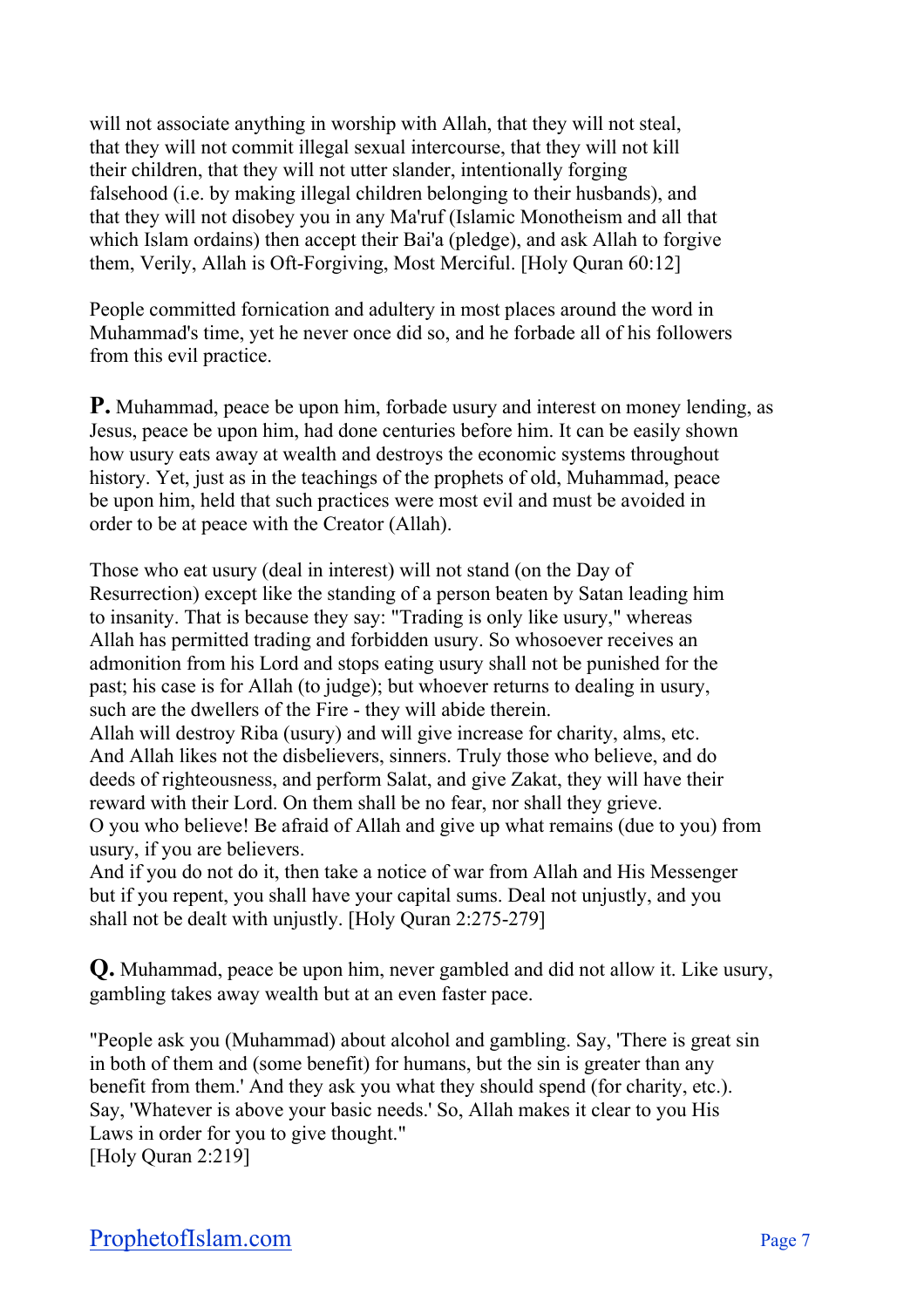Gambling had not been viewed as so evil until the time of Muhammad, peace be upon. Today, it is well established the damage gambling causes to families and even mental health. The idea of getting something for nothing is not the proper way of life prescribed by the teachings of Muhammad, peace be upon him.

**R.** Muhammad, peace be upon him, never drank alcohol or strong drink, even though it was a very normal thing for people of his time and place.

"O you believers! Intoxicating drinks, gambling, fortune telling, etc. is the hated work of the devil. So stay away from all of that horrible stuff, that you will be successful."

"The devil only wants to create hatred between you with intoxicants (alcoholic drinks, etc.) and gambling and to keep you from the remembrance of Allah and from your proper worship (prayers). So, why won't you away from them?" [Holy Quran 5:90-91]

The Arabs, like most other cultures at his time, drank alcohol without concern for their health or for their altered behavior while intoxicated. Many of them were alcoholics.

In today's world there is little need to present long discussions on the evil and dangers of drinking alcohol. Besides causing diseases and ruining a person's health, alcohol is often attributed to be the cause of many traffic accidents resulting in property damage, injuries and deaths. The first order was for the followers of Muhammad, peace be upon him, to leave off drinking while engaged in worship, then came stronger orders to leave drinking all together. Thus, offering a time for the early Muslims to break off from their addiction to strong drink.

**S.** Muhammad, peace be upon him, did not engage in gossip or backbiting and he always turned away from hearing anything related to it.

O you who believe! If a rebellious evil person comes to you with a news, verify it, lest you harm people in ignorance, and afterwards you become regretful to what you have done. [Holy Quran 49:6]

O you who believe! Do not allow one group scoff at another group, it may be that the latter are better than the former; nor let (some) women scoff at other women, it may be that the latter are better than the former, nor defame one another, nor insult one another by nicknames. How bad is it, to insult one's brother after having Faith. And whosoever does not repent, then such are indeed wrong-doers.

O you who believe! Avoid much suspicions, indeed some suspicions are sins. And spy not, neither backbite one another. Would one of you like to eat the flesh of his dead brother? You would hate it (so hate backbiting) . And fear Allah.

## ProphetofIslam.com Page 8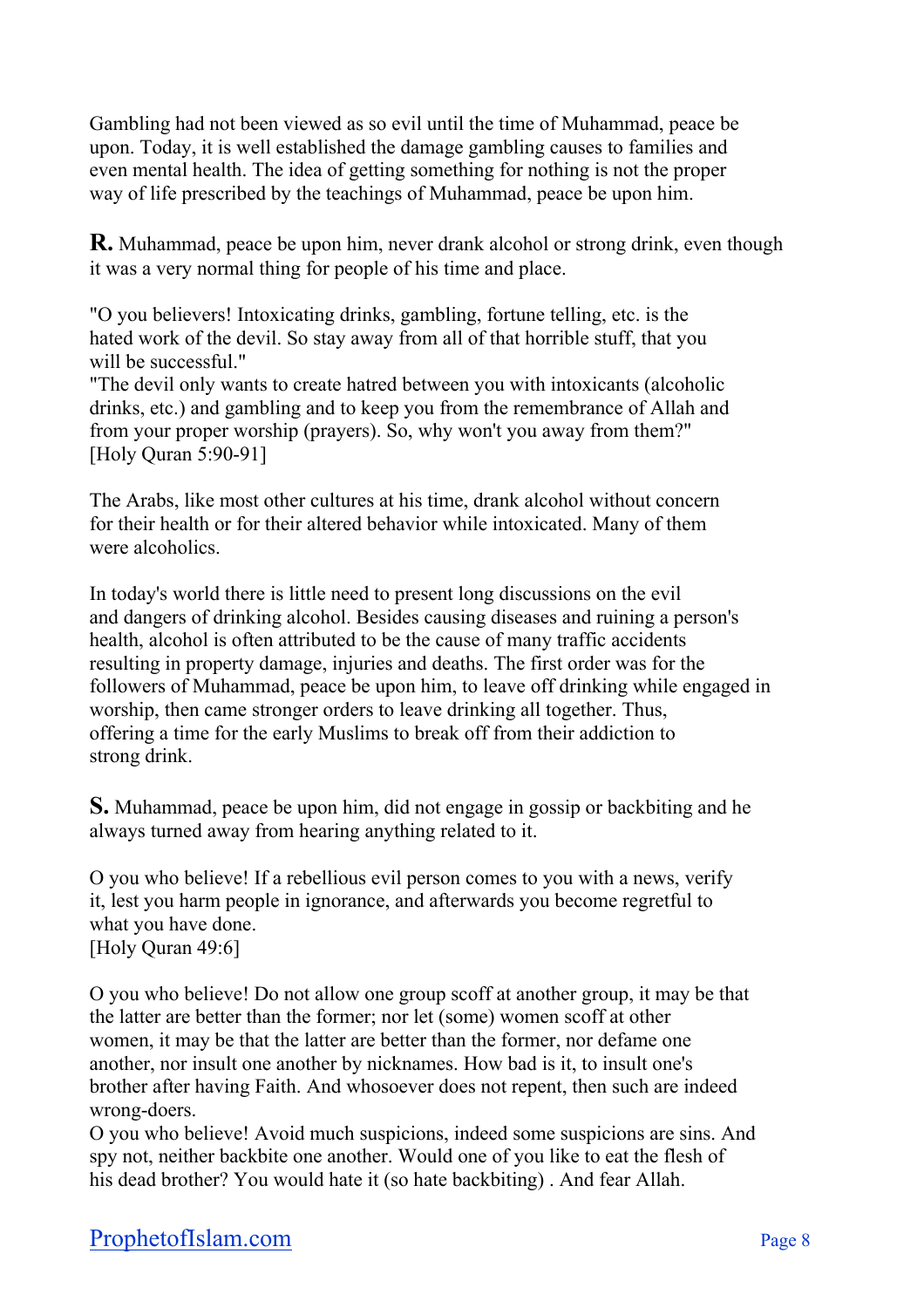Verily, Allah is the One Who accepts repentance, Most Merciful. [Holy Quran 49:11-12]

Certainly, these teachings would be well appreciated in today's world where we find almost everyone engaging in the worst of gossiping and insulting of others, even the closest of relatives and loved ones.

**T.** Muhammad, peace be upon him, was most generous and encouraged others to be the same way in their dealings with others. He even asked them to forgive the debts of others with hope of receiving a better reward with their Lord (Allah).

And if the debtor is in a hard time (has no money), then grant him time till it is easy for him to repay, but if you remit it by way of charity, that is better for you if you did but know.

And be afraid of the Day when you shall be brought back to Allah. Then every person shall be paid what he earned, and they shall not be dealt with unjustly. [Holy Quran 2:280-281]

S. Muhammad, peace be upon him, commanded the payment of charity to the poor and he was the defender and protector of widows, orphans and the wayfarers.

"Therefore, do not oppress the orphan, nor repulse the beggar." [Holy Quran 93:9-10]

Charity is for the poor, who in Allah's Cause are restricted (from travel), and cannot move about in the land (for trade or work). The one who knows them not, thinks that they are rich because of their modesty. You may know them by their mark, they do not beg of people at all. And whatever you spend in good, surely Allah knows it well. [Holy Quran 2:273]

**U.** Muhammad, peace be upon him, taught people how to deal with the most extreme difficulties and tests the occur to us throughout our lives. He held that only through patience and a humble attitude would we find true resolution and understanding of life's complications and disappointments. He the most patient of all and was exemplary in his own humbleness. All who knew him had to admit to these virtues.

O you who believe! Seek help in patience and the prayer. Truly! Allah is with the patient ones. [Holy Quran 2:153]

He explained this life was a test from Allah:

And certainly, Allah shall test you with something of fear, hunger, loss of wealth, lives and fruits, but give glad tidings to the patient ones. [Holy Quran 2:155]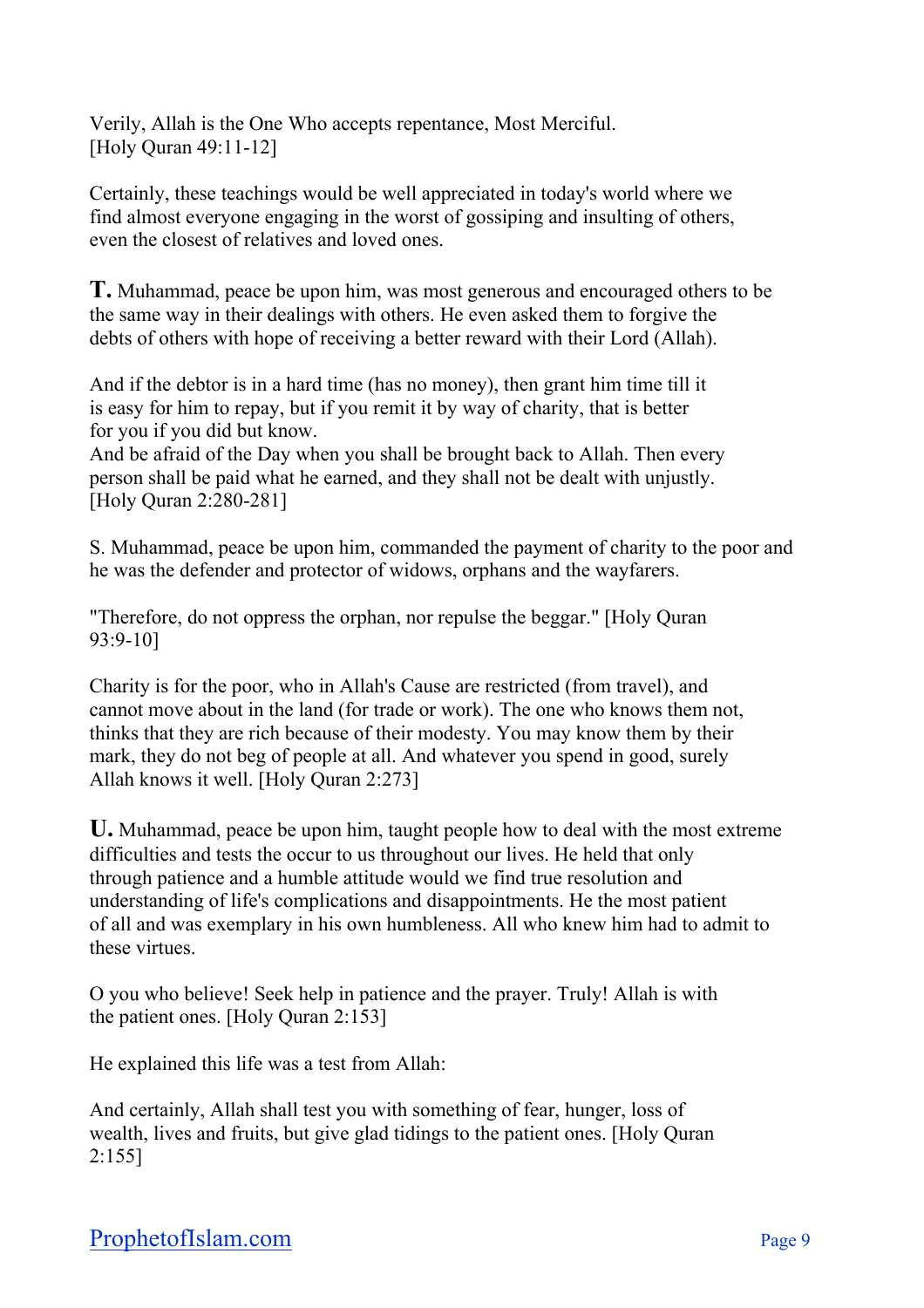Who, when afflicted with calamity, say: "Truly! To Allah we belong and truly, to Him we shall return." [Holy Quran 2:156]

**V.** Muhammad, peace be upon him, fasted for days at a time to be closer to Almighty God and away from the narrowness of worldly attractions.

O you who believe! Observing the fasting is prescribed for you as it was prescribed for those before you, that you may become pious. [Holy Quran 2:183]

**W.** Muhammad, peace be upon him, called for an end to racism and tribalism from the beginning to the end of his mission. He was truly the peacemaker for all times and all people. He

O mankind! (Allah) has created you from a male and a female, and made you into nations and tribes, that you may know one another. Verily, the most honourable of you with Allah is that (believer) who is one of the pious. Verily, Allah is All-Knowing, All-Aware [Holy Quran 49:13]

And in another verse of the Quran:

O mankind! Have piety and be most dutiful to your Lord, Who created you from a single person (Adam), and from him (Adam) He created his wife (Eve), and from them both He created many men and women and fear Allah through Whom you demand your mutual (rights), and (do not cut the relations of) the wombs (kinship). Surely, Allah is Ever an All-Watcher over you. [Holy Quran 4:1]

**X.** Regarding keeping up good relationships and bringing people back together after a falling out, the Quran says:

And if two parties or groups among the believers fall to fighting, then make peace between them both, but if one of them rebels against the other, then fight you (all) against the one that which rebels till it complies with the Command of Allah; then if it complies, then make reconciliation between them justly, and be equitable. Verily! Allah loves those who are equitable.

The believers are nothing else than brothers to each other. So make reconciliation between your brothers, and fear Allah, that you may receive mercy.

[Holy Quran 49:9-10]

**Y.** Muhammad, peace be upon him, taught that Jesus, peace be upon him, was the immaculate conception and miracle birth of Mary, and that she was the best creation of Almighty God. He insisted even to the Jews of Madinah, that Jesus, peace be upon him, was the Messiah, the Christ, the one predicted to come in their Torah (Old Testament). He also taught that Jesus, peace be upon him, did many miracles by the permission of Almighty God, curing the lepers, restoring